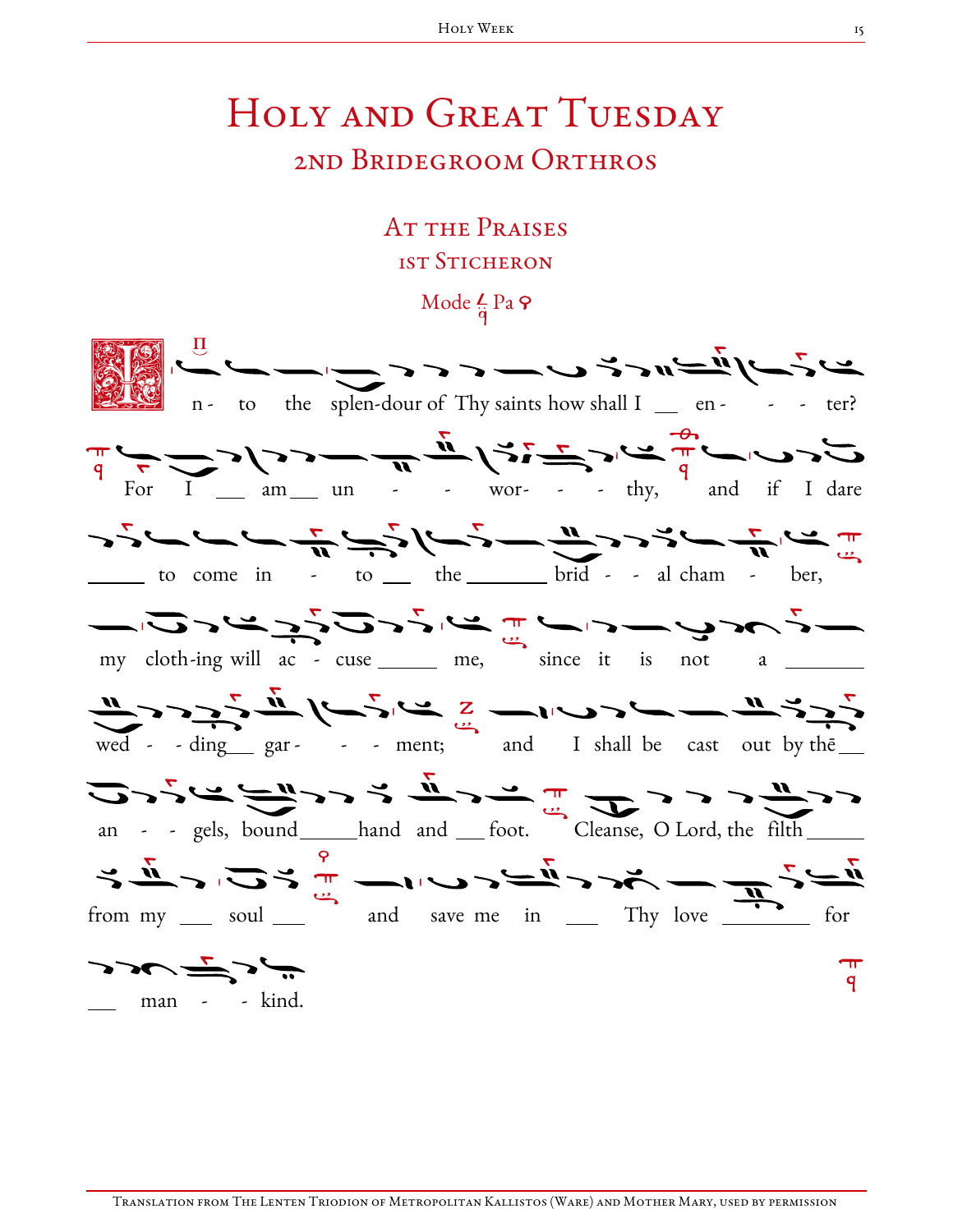## 2nd Sticheron

Mode  $\overline{\mathbf{u}}$  Thi  $-\theta$ 



Translation from The Lenten Triodion of Metropolitan Kallistos (Ware) and Mother Mary, used by permission